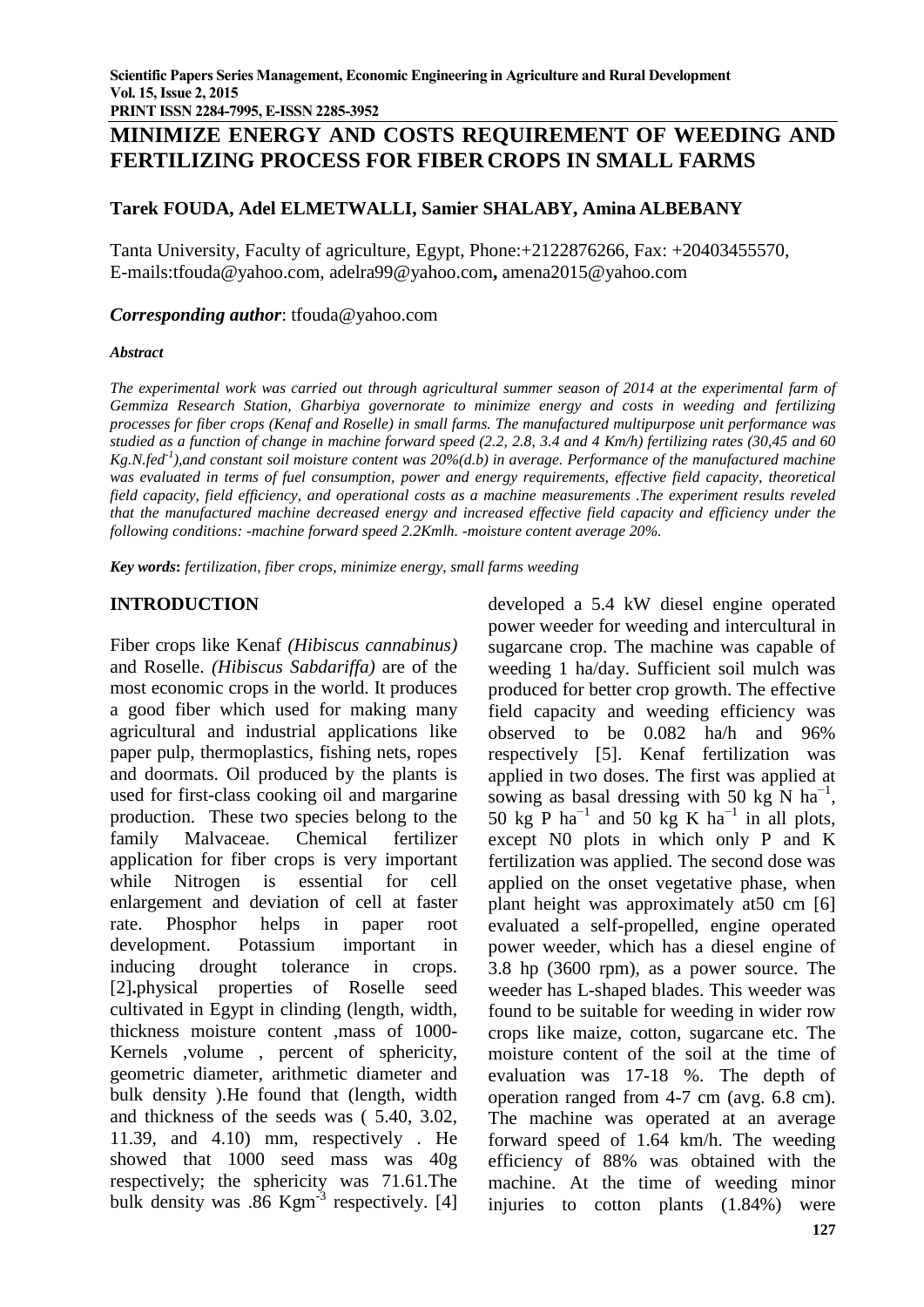#### **Scientific Papers Series Management, Economic Engineering in Agriculture and Rural Development Vol. 15, Issue 2, 2015 PRINT ISSN 2284-7995, E-ISSN 2285-3952**

observed but these injuries are recoverable type [7] Weeding, thinning and hoeing are three major intercultural operations attempted in fiber crops. Among these weeding takes nearly 25-30% of the total cost of production. If the weeding is not done at proper time, whole crop is adversely affected. The Roselle plant have a greatest medical important it is useful in arteriosclerosis. Reported to be antiseptic, astringent, cholagogue, demulcent, digestive, emollient, purgative, refrigerant, stomachic, and tonic, Roselle is a folk remedy for abscesses, bilious conditions, cancer, cough, debility, dyspepsia, dysuria, fever, hangover, heart ailments, hypertension, neurosis, scurvy, and strangury.

## **MATERIALS AND METHODS**

Experiment was carried out through Summer season of 2014 at the experimental farm Research Station, Gemmiza; Gharbiya governorate Egypt .to Manufacturing weeding and fertilizing unit mounted on walking tractor to suit small farms .

Optimize some different parameters affecting the performance of double acting unit .And minimize energy and cost requirements.

Table 1. Some soil characteristics of the experimental soil**.** 

| Soil    | Bulk                          | Porosity | pH  | Ec   | NPK, p.p.m |      |     |
|---------|-------------------------------|----------|-----|------|------------|------|-----|
| texture | Density                       |          |     | dsm- | N          | D    |     |
|         | $g$ m $\rm \,cm$ <sup>2</sup> |          |     |      |            |      |     |
| Clay    | 1.17                          | 55.849   | 7.5 | 2.1  | 59         | 10.1 | 273 |
|         |                               |          |     |      |            |      |     |

## **1.Materials**

### **1.1. Fiber crops**

Tow types of fiber crops were used in this study, Roselle (*Hibiscuses Sabdariffa*) variety Egyptian Roselle and Kenaf(*Hibiscus Cannabinus*) variety Giza3.

Table 2. Physical properties of Kenaf and Roselle seeds.

| <b>Physical properties</b> | <b>Kenaf</b> seeds | <b>Roselle seeds</b> |  |
|----------------------------|--------------------|----------------------|--|
| Length, mm                 | 4.12               | 4.24                 |  |
| Width, mm                  | 2.58               |                      |  |
| Thickness, mm              | 1.44               | 1.06                 |  |
| Volume, $mm3$              | 15.306             | 13.48                |  |
| Mass of $1,000$ seeds, g   |                    | 21.5                 |  |
| Bulk density $mg/mm^3$     |                    |                      |  |

**1.2.The power source.** Four strokes**-** diesel engine Walking tractor*-*SH151-1 of(11.03kW)

was used as a power source.

#### **1.3 Dual purpose unit.**

A local manufactured combined cultivating and fertilizing unit for small farms consists of the following parts as shown in fig 1.

**(i)-Frame and wheels.** The main fixed frame is made of iron sheet steel. with dimensions of 150 cm length,36 cm width and 18 cm height. The frame includes elements to fix the weeding and fertilizing unit, also a hanged joint was constructed to attached the manufactured machine with the walking tractor. It was carried by tow ground wheels with 70cm diameter.

**(ii)- Weeding unit** consists of three beams and three shares every single share was fixed in one beam with the ability of changing the distance between beams and the depth of share in the soil.

**(iii)- Fertilizing unit** consists of two fertilizer hopper feed mechanism, fertilizing tubes, furrow openers and machine wheels as shown in fig 2.

**(iv)-Feeding mechanism** consists of three parts arranged from up to down.

1-Upper disc: it has a semicircular peripheral aperture with a curved shape, the fertilizer follow from it to the following disc.2. Circular disc: it has eight cells with a trapezoidal shape 3. Down disc

**(v)-Transmission system:** the motion was transmitted from the machine wheel to the fertilizing unit through out three groups of tooth wheels; each group was six toothed wheels (14, 16,18,21,24 and 28 teeth) and was fixed together with one piece which could be used to change the speed by putting the transmission chain between group and another according to permitted speed.

**(vi)-Furrow fertilizers openers:** two furrow openers were fixed in two beams and later fixed in the main frame to facilitate the changing of distance between beam and depth of furrow fertilizer opener .

**(vii)-Covering device**: the covering device was composed of two ground wheels.

### **2.Methods**

The experimental area was about  $720 \text{ m}^2$ which was divided into two equal plots (360 m<sup>2</sup>) .The first plot was cultivated with Kenaf (*Hibiscuss cannabinus*) crop ,Varity Giza3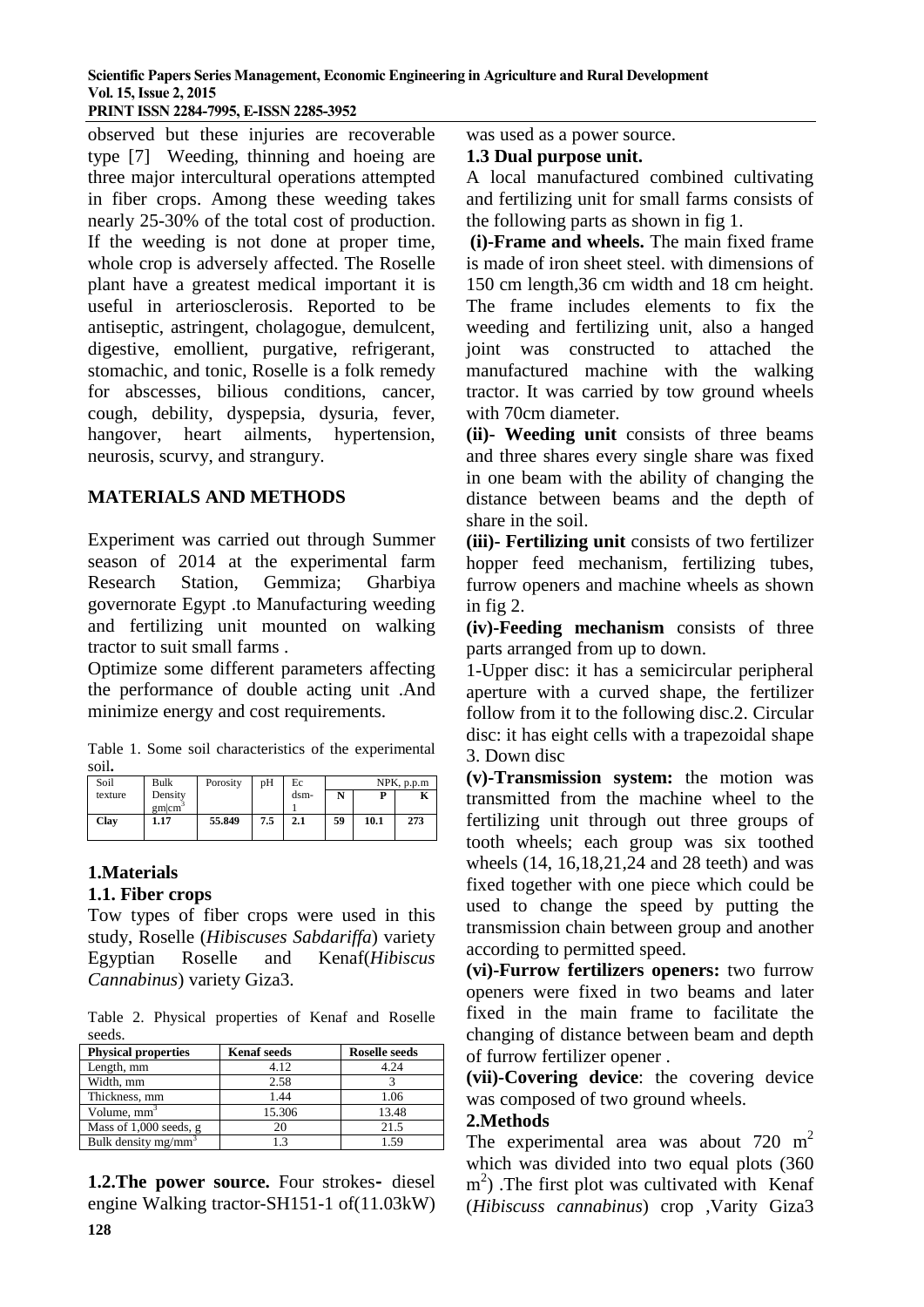### **Scientific Papers Series Management, Economic Engineering in Agriculture and Rural Development Vol. 15, Issue 2, 2015**

### **PRINT ISSN 2284-7995, E-ISSN 2285-3952**

with row spacing 60 cm and distance between seeds in the same row 10 cm. while the second plot was cultivated with Roselle (*Hibiscus Sabdariffa)* crop, Varity Egyptian Roselle with row spacing 60 cm and distance between seeds in the same row 10 cm.

#### **2.1. Experimental condition**.

Field experiment was carried out to find the effect of four different parameters on the manufactured machine performance mainly:







Fig. 2. The manufactured fertilizing unit.

1.Four different machine forward speeds (2.2, 2.8, 3.4 and 4 Km/h).

2.Three fertilizing rates (30, 45, and 60

 $Kg.N.fed^{-1}$ ).

3.Three different plant population (20, 30, and 40 plant/m2).

4.Tow types of fiber crops Roselle and Kenaf plant.



Fig. 3. The walking tractor machine

## **2.2. Measurements and determinations**. *-Fuel consumption*

Fuel consumption =  $\frac{\text{Fuel consumption, ml.}}{\text{Time, sec.}} \times 3.6$ , L/h

#### -*Field efficiency*

The theoretical field capacity was calculated by using the following: formula:

$$
Tfc = \frac{V \times W}{4.2}
$$
 fed/h.

Where: Tfc = Theoretical field capacity, fed,  $=$  Average implement forward speeds, km/h; and  $W =$  The working width of implement, m

The Effective field capacity (Efc) was determined as follows:<br>  $\text{Efc} = \frac{1}{T}$ , fed/h

$$
Efc = \frac{1}{T}, fed/h
$$

Where:  $Efc =$  effective field capacity, fed/h, and  $T =$ The total time.

Field efficiency is the ratio of effective field capacity to theoretical field capacity and it gives an indication of the time lost in field and the failure to utilize the full working width of the machine. The field efficiency ( ηf ) was calculated by using the following formula: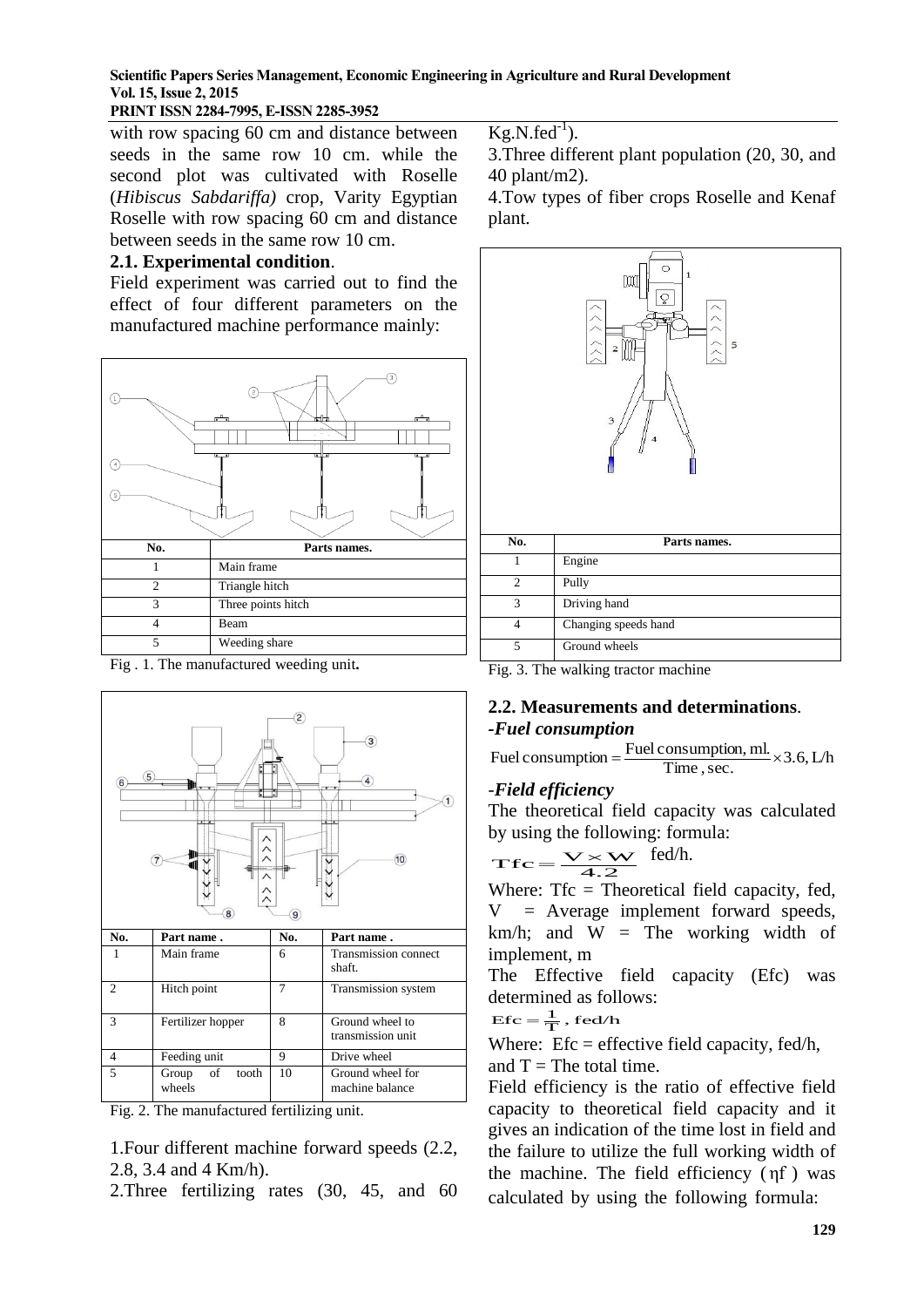$$
\eta f = \frac{Efc}{Tfc} \times 100, \%
$$

Where:  $\eta f =$  Field efficiency, %, Efc = Effective field capacity, fed/h, and  $Tfc =$ Theoretical field capacity, fed/h.

**-***Power requirements***:** the required power was calculated by using the following formula: [3]  $\frac{1}{1.36}$  ηth × ηm, (kW)  $EP = Fc \times (\frac{1}{3600}) \rho_f \times L.C.V \times 427 \times \frac{1}{75} \times \frac{1}{1.36} \eta \text{th} \times$ 

Where:Fc= Fuel consumption,  $1/h$ ,  $\rho_f$  =

rif =  $\frac{\text{Efc}}{\text{Trc}} \times 100$ , %<br>
Where:  $\eta f =$  Field expacit<br>
Effective field capacit<br>
Theoretical field capacit<br>
Theoretical field capacit<br>
Theoretical field capacit<br>
Theoretical field capacit<br>
Forwer requirements:<br>
calc Density of the fuel (0.73kg/l for gasoline fuel), L.C.V. = Lower calorific value of fuel  $(11030 \text{ k cal/kg}$  for gasoline fuel),  $427 =$ Thermo – mechanical equivalent, kg.m/k cal,  $\eta$ th = Thermal efficiency of engine (35% for diesel engine), and  $ηm$  =Mechanical efficiency of engine (80% for diesel engine).

**-***Energy requirements***:** The energy requirements was calculated as follows:

Energy requirements, 
$$
kW.h / \text{fed.} = \frac{\text{Required power}, \, kW}{\text{Effective field capacity}, \, \text{fed } / h}
$$

#### **-** *Operational cost:*

The operating cost required for the fertilizing operation was estimated using **[1]** as the following:

$$
C = \frac{P}{h} \left( \frac{1}{a} + \frac{i}{2} + t + r \right) + (0.9W.S.F) + \frac{m}{144}
$$

Where:

- $C =$  Hourly cost, L.E./h.
- $P =$ Price of machine, L.E.
- *a* = Life expectancy of the machine, h.
- *I* = Interest rate/year.

*r* = Repairs and maintenance ratio.

*T* = Taxes, over heads ratio.

*0.9* = Factor accounting for lubrications.

- $W =$  Engine power, hp.
- *S* = Specific fuel consumption, *l*/hp.h.
- $F =$ Fuel price, L.E./*l*.
- *m* = Monthly average wage, L.E.

*144* = Reasonable estimation of monthly working hours.

### **RESULTS AND DISCUSSIONS**

The discussion will cover the obtained results under the following heads.

**1.The impact of forward speed on fuel**

#### **consumption.**

it is obvious that using traditional method for weeding and fertilizing, increased the fuel consumption from 5.2 L/h to 8.6 L/h by increasing the forward speed from 2.2 km/h to 4 km/h. While under using one pass method for fertilizing and weeding in one process, the fuel consumption was 3 L/h with the forward speed 2.2 km/h and increased with increasing forward speed reaching a maximum of 5.5 L/h with 4 km/h forward speed. The results therefore demonstrated that individual operations saved fuel consumption by 42.3, 44.67, 37, and 36% with forward speed of 2.2, 2.8, 3.4 and 4 km/h, respectively. Linear regression analysis was run to derive equations to predict fuel consumption at different forward speed during fertilization and weeding treatments and the following equations represent the relationship.

Two pass:  $y = 1.8833x + 1.0867$   $R^2 = 0.99$ One pass:  $y = 1.3833x - 0.4133$   $R^2 = 0.99$ 



Fig 4. Relationship between forward speed and fuel consumption under the weeding and fertilizing treatments.

## **2.The impact of forward speed on required power.**

Fig. 5 shows the relationship between forward speed and Engine Power under the different weeding and fertilizing treatments**.** It was observed that using two pass method, the total engine power recorded 13.8 kW/h with 2.2 Km/h and increased to 18.1kW/h with 4 km/h. While by using one pass method the required power was 7.5 kW/h unit with the forward speed 2.2Km/h, and recorded the highest value 11.2 kW/h with 4 Km/h forward speed. It was obvious that one pass method saved engine power by 42.65%, 44.8%,41.97% and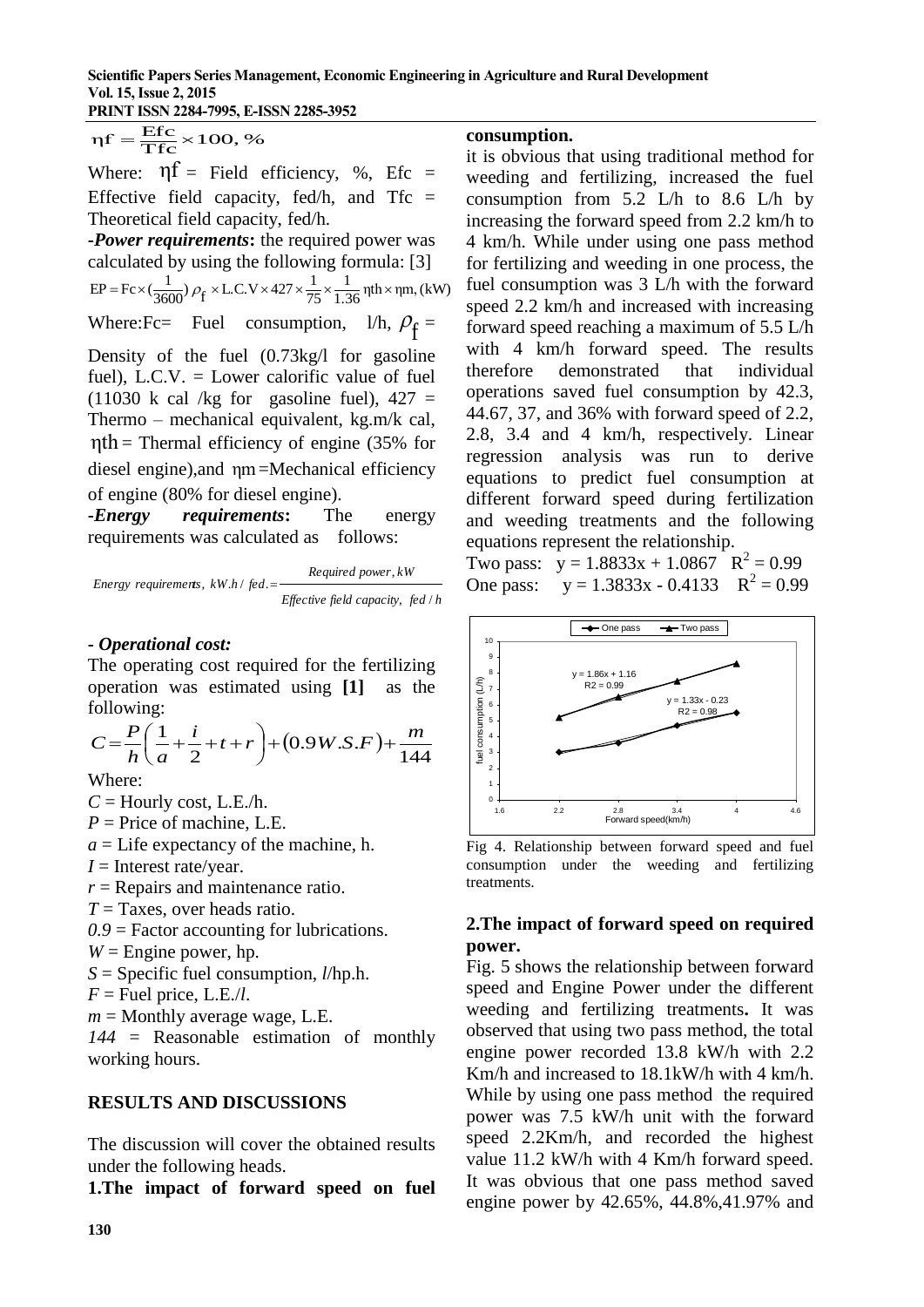#### **Scientific Papers Series Management, Economic Engineering in Agriculture and Rural Development Vol. 15, Issue 2, 2015**

#### **PRINT ISSN 2284-7995, E-ISSN 2285-3952**

38.58% with forward speed 2.2 ,2.8, 3.4,and 4 km/h respectively. Linear regression analysis was performed to device equations to predict engine power at different forward speed during fertilization and weeding treatments and the following equation represented the relationship.

Two pass:  $y = 2.43x + 8.40$  $x^2 = 0.96$ one pass:  $y= 2.016x + 2.97$  $x^2 = 0.96$ 



Fig. 5. Relationship between forward speed and Engine Power under the different weeding and fertilizing treatments

#### **3.The impact of forward speed on Energy requirements.**

Fig. 6 shows the relationship between forward speed and Energy required under the different weeding and fertilizing treatments**.** It was It was observed that using the traditional method, tow pass, increased the total energy requirements from 15.12 to 20 kW/h/fed by increasing forward speed from 2.2 up to 4 Km/h. Meanwhile by using one pass method energy requirements was increased from 9 to 12.8 kW/h/fed with as a result of increasing the forward speed from 2.2 up to 4 Km/h. It was observed that one pass method saved energy requirements by 40.8%, 42.7%, 41.3% and 36% with forward speed 2.2, 2.8, 3.4,and 4 km/h respectively. Linear regression analysis was run to derive equations to predict energy required at different forward speed during fertilization and weeding treatments and the following equation represented the relationship.

One pass:  $y = 0.0117x + 0.1028$   $R^2 = 0.99$ Two pass:  $y = 0.0127x + 0.0467 R^2 = 0.99$ 



Fig. 6. Relationship between forward speed and Energy required under the weeding and fertilizing treatments.

#### **4.The impact of forward speed on theoretical field capacity.**

Fig. 7 shows the relationship between forward speed and theoretical field capacity under the different weeding and fertilizing treatments.it was clear that theoretical field capacity increased by forward speed increasing. using traditional method "two pass" theoretical field capacity was 1.4 fed/h with the forward speed 2.2km/h and reached to 2.7 fed/h with the forward speed 4 km/h . While using one pass method theoretical field capacity was 0.82 fed/h with the forward speed 2.2km/h and increased with the forward speed 4 km/h to reach to 1.6 fed/h. It was clear that one pass method saved theoretical field capacity with 41.4%, 42.1%, 37.5, and 37% with forward speed 2.2, 2.8, 3.4 and 4 Km/h, respectively.



Fig. 7. Relationship between forward speed and Theoretical field capacity under the weeding and fertilizing treatments.

Linear regression analysis was run to derive equations to predict theoretical field capacity at different forward speed during fertilization and weeding treatments and the following equation represented the relationship.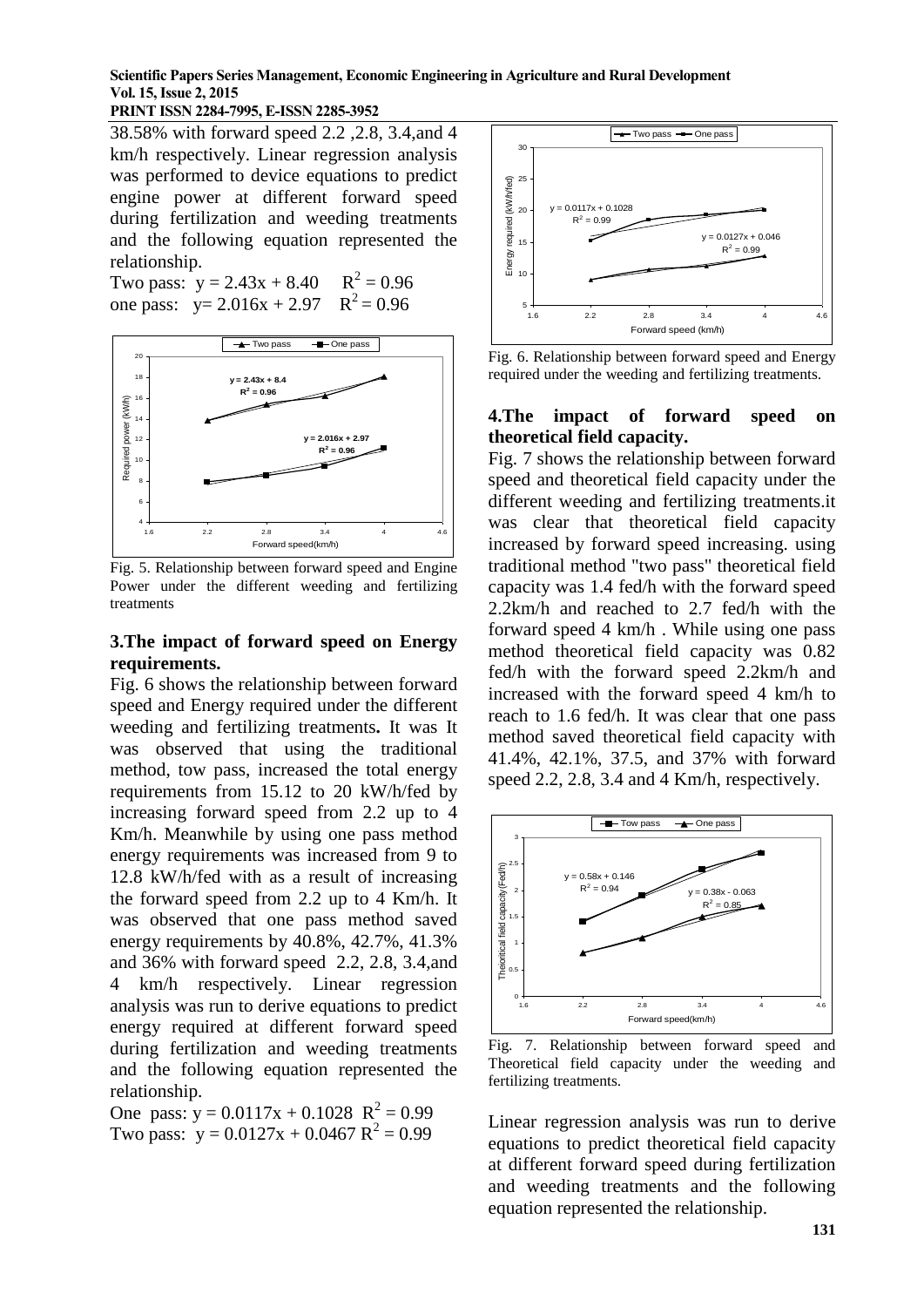Two pass:  $y = 0.5867x + 0.146$  $2^2 = 0.94$ One pass:  $y = 0.3817x - 0.036$  $2^2 = 0.85$ **5.The impact of forward speed on effective field capacity.**

Fig. 8 shows the relationship between forward speed and effective field capacity under the different weeding and fertilizing treatments obtained results show rise in the effective field capacity as the forward speed increased. using traditional method "tow pass" effective field capacity increased from 1.2 to 1.71 fed/h as the forward speed increased from 2.2 up to 4 km/h. while under using one pass method effective field capacity was 0.67 fed/h with the forward speed 2.2km/h and increased with the forward speed 2.8 Km/h to reach to 0.69 fed/h .and it was 0.84 fed/h with the forward speed 3.4 Km/h. The effective field capacity was recorded the highest value 0.98 fed/h with 4 Km/h forward speed. It was clear that one pass saved effective field capacity with 44.1%, 47.3%, 44.7, and 42.6% with forward speed 2.2, 2.8, 3.4 and 4 Km/h, respectively. Linear regression analysis was run to derive equations to predict effective field capacity at different forward speed during fertilization and weeding treatments and the following equation represented the relationship.

Two pass:-  $y = 30.33x + 76.96$  $2^2 = 0.99$ One pass:-  $y = 23.63x + 23.36$  $2^2 = 0.99$ 



Fig. 8. Relationship between forward speed and Effective field capacity under the weeding and fertilizing treatments.

### **6.The impact of forward speed on field efficiency.**

**132** Fig. 9 shows the relationship between forward speed and field efficiency under the different weeding and fertilizing treatments. Obtained results show a remarkable drop in field

efficiency as the forward speed increased. using traditional method "tow pass" the field efficiency at weeding process was decreased from 79.5 to 54.4% as the forward speed increased from 2.2 up to 4 Km/h forward speed. using fertilizing process only the field efficiency was decreased from 84 to 56.4% as the forward speed increased from 2.2 up to 4 Km/h. Meanwhile using one pass method the field efficiency was 81.7% with the forward speed 2.2Km/h and decreased to 73% with the forward speed 2.8 Km/h .it was 62% at forward speed 3.4 Km/h .The value of field efficiency was reached to the minimum value 51 at 4 Km/h forward speed. Linear regression analysis was run to derive equations to predict field efficiency at different forward speed during fertilization and weeding treatments and the following equations represent the relationship.

Weeding:  $y = -13.68x + 110.29$   $R^2 = 0.98$ Fertilizing:  $y = -15.18x + 117.94$   $R^2 = 0.99$ One pass:  $y = -17.183x + 120.19$  $2^2 = 0.99$ 



Fig. 9. Relationship between forward speed and Field efficiency under the weeding and fertilizing treatments.

## **7.The impact of forward speed on fertilizer losses.**

Fig. 10 shows the relationship between forward speed Km/h and fertilizer losses. It was clear that the fertilizer losses increased as the forward speed increased. applying the nitrogen rate of 30Kg.N.fed-1 losses increased from 2.4 to 2.98 kg/fed as the forward speed increasing from 2.2 up to 4 Km/h. while applying the rate of 45Kg.N.fed-1 losses was increased from 3.54 to 4.94 kg/fed as the forward speed increased from 2.2 up to 4 Km/h forward speed. While applying the rate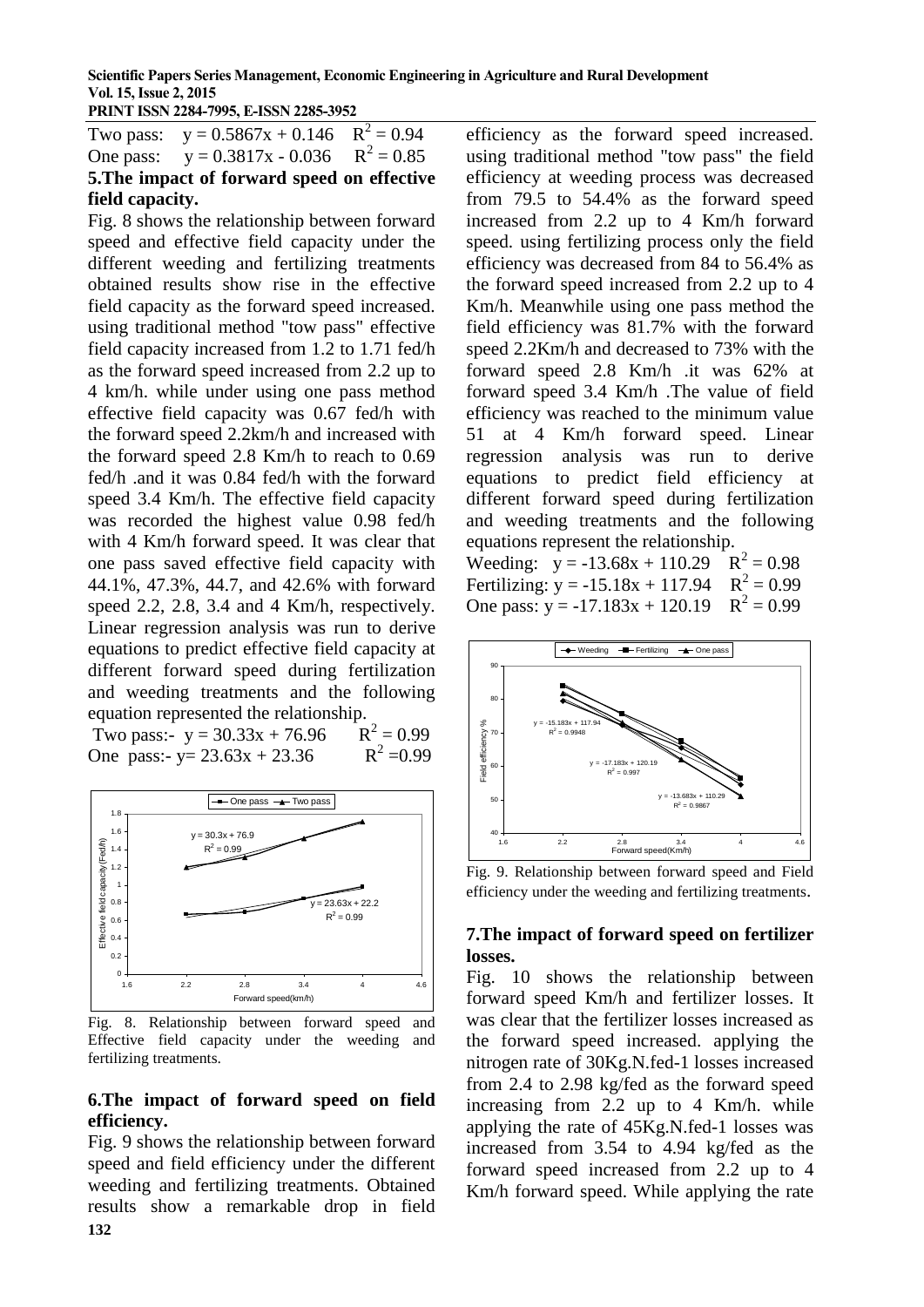**Scientific Papers Series Management, Economic Engineering in Agriculture and Rural Development Vol. 15, Issue 2, 2015**

of 60Kg.N.fed-1 losses increased from 4.8 to 5.8 kg/fed by increasing the forward speed from 2.2 up to 4 Km/h. Linear regression analysis was run to derive equations to predict fertilizer losses different forward speed during fertilization and weeding treatments and the following equation represented the relationship.

60 kg.N.fed<sup>-1</sup>:  $y = 0.54x + 3.57$   $R^2 = 0.97$ 45 kg.N.fed<sup>-1</sup>:  $y = 0.77x + 1.73$   $R^2 = 0.96$ 30 kg.N.fed<sup>-1</sup>:  $y = 0.31x + 1.694$   $R^2 = 0.95$ 



Fig. 10. Relationship between forward speed and Fertilizer losses ratio under the fertilizing treatments.

#### **8.The impact of forward speed on weed index**.

Fig. 11 shows the relationship between forward speed Km/h and weed index under different weeding treatments. It was obvious that by increasing forward speed from 2.2 Km/h up to 2.8 Km/h the weeding index was decreased from 86.12% to 83.8%. by increasing forward speed from3.4 Km/h to 4 Km/h the weeding index decreased from 80.9 % to 78.3% under the control (manual) treatment. Meanwhile using traditional method weeding index was decreased from 91.28% to 90.18% and from 88.78% to 87.74% by increasing the forward speed from 2.2 Km/h to 2.8 Km/h , and from 3.4 Km/h to 4 Km/h. on the other hand when using one pass method machine the weeding index was decreased from 90 to 88.64 by increasing forward speed from2.2 Km/h to2.8 Km/h and decreased from 86.7 6 to 84.87 with forward speed 3.4 Km/h, 4 Km/h respectively. Linear regression analysis was run to derive equations to predict weeding index at different forward speed during fertilization and weeding treatments and the following

equation represented the relationship. One pass:  $y = -2.003x + 95.70$  $2^2 = 0.99$ traditional: $y = -2.878x + 96.49$  $x^2 = 0.99$ control :  $y = -4.3933x + 95.89$  $x^2 = 0.99$ 



Fig. 11. Relationship between forward speed and Weed index.

#### **9.Effect of machine forward speed on hourly cost.**

Fig. 12 shows the effect of machine forward speed on hourly costs, it was clear that Data obtained showed that increasing the forward speed from 2.2 to 4 km/h increased the hourly cost from 155 to 159.8. L.E/Fed by applying the traditional method for weeding and fertilizing.

While by using one pass method for weeding and fertilizing together there was a remarkable drop in hourly costs it was increased from 77.5 to 80 L.E/Fed as the forward speed increased from 2.2 up to 4 km/h respectively.



Fig. 12. Effect of machine forward speed on hourly cost under fertilizing and weeding treatments.

Linear regression analysis was run to derive equations to predict hourly costs at different forward speed during fertilization and weeding treatments and the following equation represented the relationship